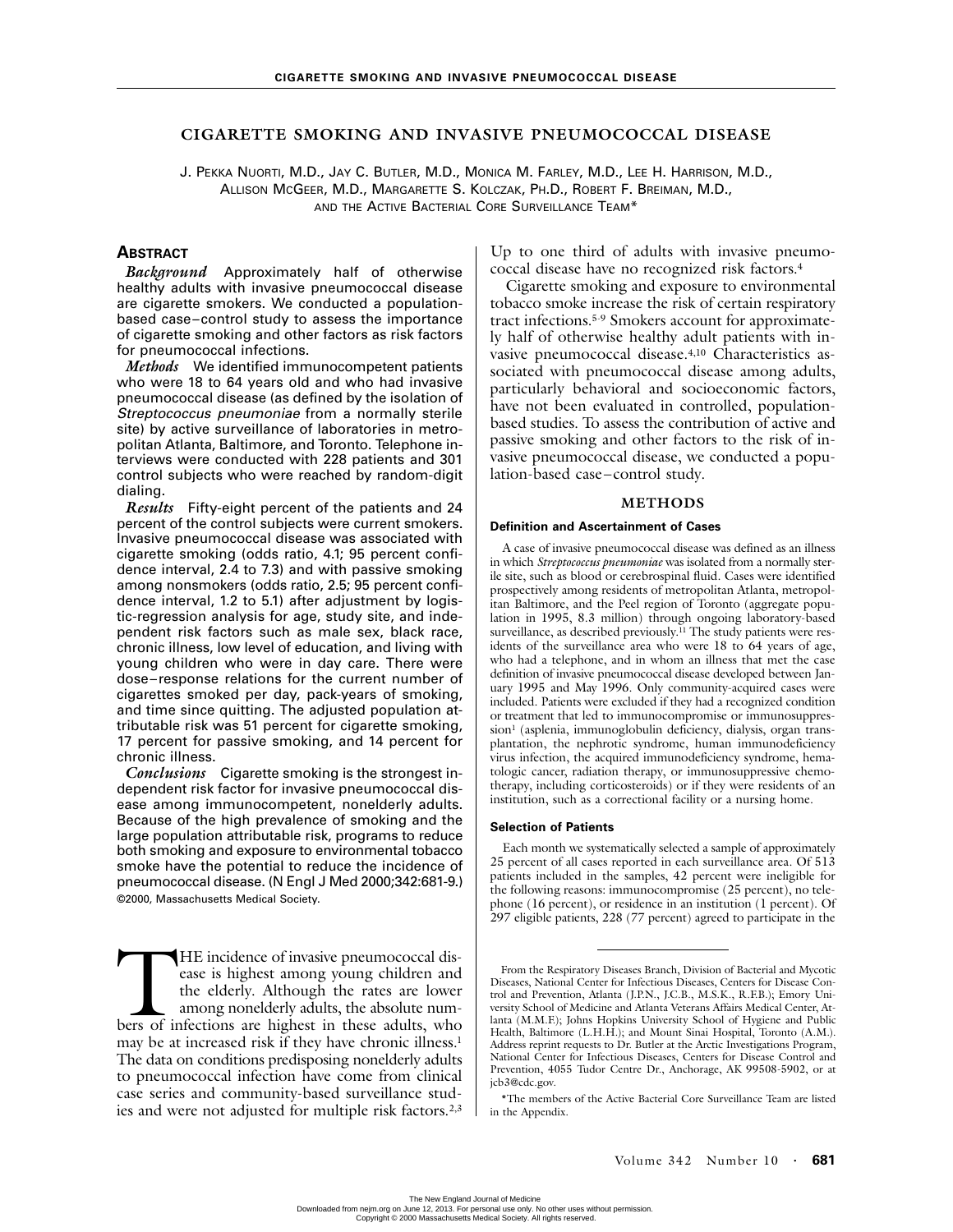study, 24 declined (8 percent), 6 had died (2 percent), and 39 were unreachable (13 percent). The rates of participation were similar in all three areas. The patients who were interviewed were similar with respect to age, race, and sex to the eligible patients who were not enrolled in the study.

## **Selection of Control Subjects**

Control subjects were selected from the general population in each surveillance area by random-digit telephone dialing.12 They were frequency-matched to the patients according to the month of positive culture (to account for seasonal variation in the incidence of invasive pneumococcal disease), area, and age group (18 to 29, 30 to 49, and 50 to 64 years), on the basis of the number of patients in each age group in the previous month. Each month, we attempted to enroll an equal number of control subjects and patients, using the same exclusion criteria. We called 7267 telephone numbers, of which 1367 were residential numbers. The respondents in 26 percent of the residences declined to participate, and there was no eligible respondent in 52 percent of the residences. A total of 301 control subjects were interviewed.

## **Data Collection**

Trained investigators obtained informed consent from the study subjects and conducted interviews using a standard questionnaire. Participants were asked about chronic illnesses, environmental and occupational exposures, and socioeconomic factors. Questions concerning cigarette smoking and alcohol consumption were adapted from the Behavioral Risk Factor Surveillance System of the Centers for Disease Control and Prevention (CDC).13 All questions referred to the month before the patient's illness. The median number of days between a positive culture and the interview with the subject was 47 days for patients and 58 days for controls. The study was approved by the CDC and by the review board of each institution.

#### **Definitions of Cigarette Smoking**

The study subjects were classified according to their smoking status.<sup>13</sup> Current smokers reported having smoked at least 100 cigarettes in their lifetime and still smoked or had quit smoking within the preceding year. Former smokers had smoked at least 100 cigarettes in their lifetime but had quit smoking more than one year earlier. Subjects who had smoked less than 100 cigarettes or who had never smoked were considered never to have smoked. For former smokers and those who had never smoked, exposure to environmental tobacco smoke was estimated by determining the number of people living in the household who smoked at home, the number of cigarettes smoked in the home each day, and the number of hours the subject spent daily outside the home in a place where people were smoking. We divided the subjects into four categories of smoking status: current smokers, former smokers (with no passive exposure to smoke), persons with passive exposure to smoke (those who had never smoked or former smokers exposed to tobacco smoke for more than one hour daily), and persons who had never smoked and had no passive exposure to smoke (the reference group).

#### **Statistical Analysis**

Data were analyzed with SAS software (version 6.12, SAS Institute, Cary, N.C.) and Epi Info software (version 6.04). We used the Mantel–Haenszel method to calculate summary odds ratios after adjustment for the frequency-matching variables age and study area.14 To control for confounding and to identify independent risk factors, we used unconditional logistic-regression analysis. After assessing two-way interactions and collinearity among variables, we used hierarchical backward elimination to determine the best fit for the model.15

Smoking status was the main variable analyzed. The following covariates included in the initial model were significantly associated with illness in the primary analysis or were considered potential confounders: study site, age, sex, race, level of education, household income, presence or absence of chronic illness (heart failure, cirrhosis, diabetes, and chronic obstructive pulmonary disease, including chronic bronchitis and emphysema), presence or absence of asthma, level of alcohol consumption, presence or absence of children under six years of age in the household, presence or absence of household crowding, and health insurance status. The likelihood-ratio test was used to assess the statistical significance of each variable. All reported P values are two-sided.

We calculated adjusted population attributable risks for independent risk factors in the multivariable model.16 To examine whether there was a dose–response relation, we included both dichotomous and continuous components for each variable related to smoking (the number of cigarettes smoked, pack-years of smoking, and the time since quitting) in the final model, simultaneously testing for an effect associated with smoking status (yes or no) and a dose–response relation.17 These models provided a much better fit than did models that used only the continuous variables.

# **RESULTS**

## **Characteristics of Patients and Control Subjects**

Between January 1995 and May 1996, a total of 2888 cases of invasive pneumococcal disease were identified, of which 1248 (43 percent) occurred among persons who were 18 to 64 years of age. The annual incidence of invasive pneumococcal disease ranged from 7.5 per 100,000 in Toronto to 21.8 per 100,000 in Baltimore (Table 1). In Atlanta and Baltimore, where the surveillance data included information on race, the rates were 5 to 8 times as high among blacks as among nonblacks and 1.7 times as high among men as among women.

Among the 228 patients enrolled, 216 (95 percent) had bacteremia, 10 (4 percent) had meningitis, and 2 (1 percent) had infections at other normally sterile sites. The patients were similar to the 301 control subjects in age, but were more likely to be male or black (Table 2). Overall, 23 percent of patients had chronic illnesses (Table 3), and the proportion increased to 44 percent among patients who were 50 to 64 years of age. When persons classified as heavy drinkers were included (those who consumed 25 or more drinks per week), 28 percent of patients had an indication for the receipt of pneumococcal vaccine.1 Current smokers accounted for 58 percent of all patients, 57 percent of the 164 patients who did not have an indication for the receipt of pneumococcal vaccine, and 24 percent of the control subjects. Although chronic obstructive pulmonary disease ( $P<0.001$ ) and chronic illness ( $P<0.001$ ) were strongly associated with smoking, only 13 percent of all smokers had chronic lung disease; 23 percent had at least one chronic illness. Among persons who had an indication for vaccination, six patients (9 percent) and three control subjects (11 percent) reported having received the vaccine.

Among the patients, 57 percent of the men, 59 percent of the women, 64 percent of the nonblacks, and 51 percent of the blacks were current smokers. Among the control subjects, 26 percent of the men, 26 percent of the women, 24 percent of the blacks,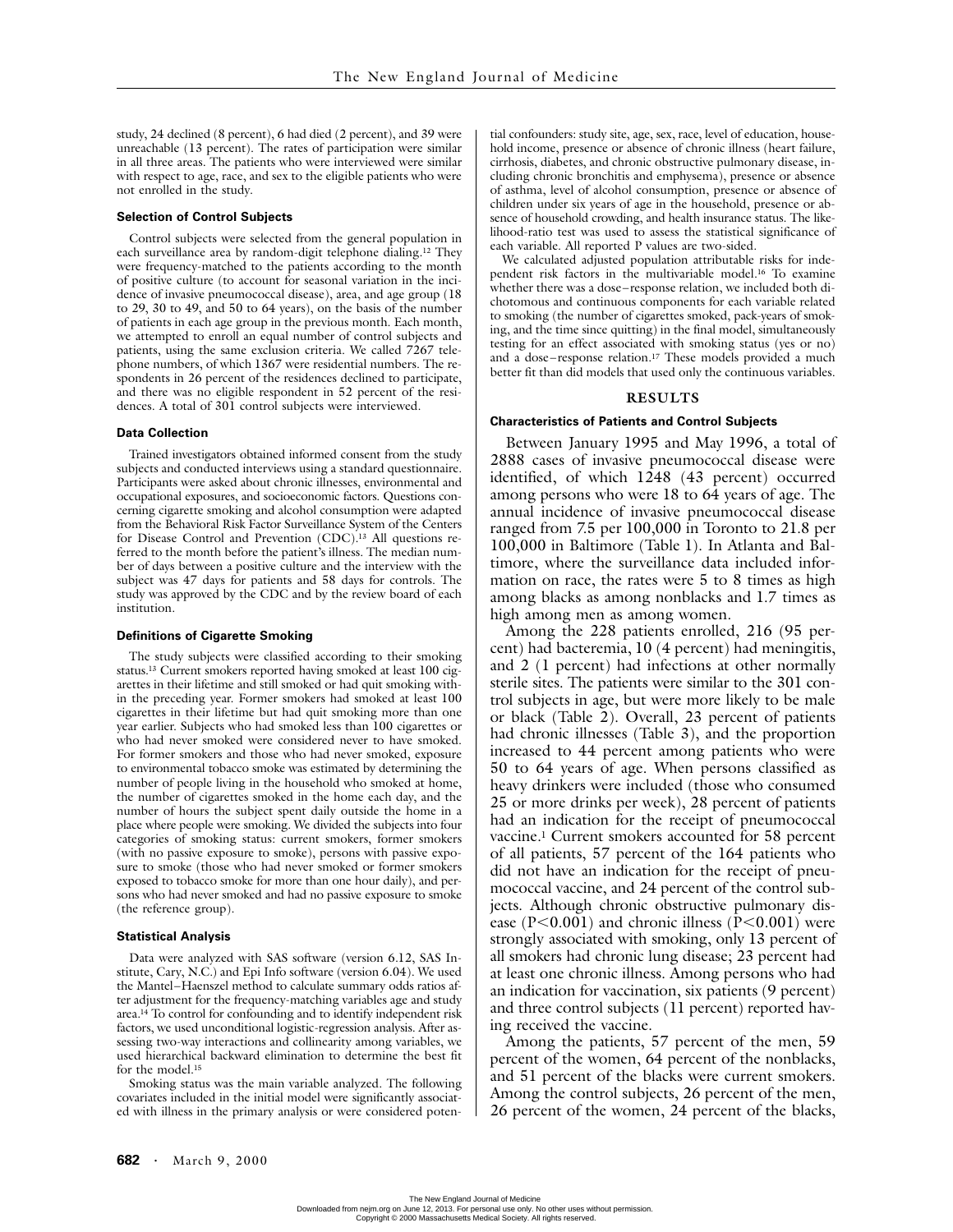**TABLE 1.** INCIDENCE OF INVASIVE PNEUMOCOCCAL DISEASE OVERALL AND AMONG PERSONS 18 TO 64 YEARS OLD, ACCORDING TO RACE AND SEX IN THREE POPULATION-BASED SURVEILLANCE AREAS IN 1995.\*

| AREA      | <b>POPULATION</b> | <b>OVERALL INCIDENCE PER</b><br><b>100,000 POPULATION</b><br>(95% CI) | INCIDENCE PER 100.000 POPULATION AMONG PERSONS 18 TO 64 YR OLD (95% CI) |                     |                  |                   |                   |  |
|-----------|-------------------|-----------------------------------------------------------------------|-------------------------------------------------------------------------|---------------------|------------------|-------------------|-------------------|--|
|           |                   |                                                                       | ALL                                                                     | <b>BLACKS</b>       | <b>NONBLACKS</b> | <b>MEN</b>        | <b>WOMEN</b>      |  |
| Atlanta   | 2,669,146         | $30.9(28.8-33.1)$                                                     | $19.9(17.9-22.1)$                                                       | $45.7(40.1 - 52.0)$ | $9.5(7.9-11.4)$  | $24.9(21.7-28.5)$ | $15.0(12.6-17.8)$ |  |
| Baltimore | 2,431,131         | $27.8(25.7-29.9)$                                                     | $21.8(19.5-24.3)$                                                       | $60.7(53.4 - 68.7)$ | $7.6(6.1-9.4)$   | $27.7(24.1-31.8)$ | $16.1(13.4-19.2)$ |  |
| Toronto†  | 3,196,600         | $15.0(13.6 - 16.4)$                                                   | $7.5(6.4-8.8)$                                                          |                     |                  | $8.4(6.8-10.3)$   | $5.6(4.3-7.1)$    |  |

\*CI denotes confidence interval.

†Surveillance data for Toronto did not include race.

**TABLE 2.** DEMOGRAPHIC CHARACTERISTICS OF PATIENTS WITH INVASIVE PNEUMOCOCCAL DISEASE AND FREQUENCY-MATCHED CONTROL SUBJECTS.\*

| <b>CHARACTERISTIC</b>     | <b>PATIENTS</b><br>$(N=228)$ | <b>CONTROL SUBJECTS</b><br>$(N = 301)$ |
|---------------------------|------------------------------|----------------------------------------|
|                           |                              | no. (%)                                |
| Geographic area           |                              |                                        |
| Atlanta                   | 111 (49)                     | 161 (53)                               |
| Baltimore                 | 77 (34)                      | 88 (29)                                |
| Toronto                   | 40 (18)                      | 52 (17)                                |
| Age group†                |                              |                                        |
| $18 - 29$ yr              | 34 (15)                      | 49 (16)                                |
| $30 - 49$ yr              | 123(54)                      | 169(56)                                |
| $50 - 64$ yr              | 71(31)                       | 83 (28)                                |
| Sex                       |                              |                                        |
| Male                      | 125(55)                      | 70 (23)                                |
| Female                    | 100(44)                      | 168(56)                                |
| Unknown                   | 3(1)                         | 63(21)                                 |
| Race                      |                              |                                        |
| White                     | 122(54)                      | 202(67)                                |
| <b>Black</b>              | 101(44)                      | 68 (23)                                |
| Other or not<br>specified | 5(2)                         | 31(10)                                 |

\*Because of rounding, not all percentages total 100.

†The median ages of the patients and control subjects were 42.5 and 42.0 years, respectively.

and 25 percent of the nonblacks were current smokers. Patients were as likely as control subjects to be former smokers (Table 3), but the average time since patients had stopped smoking was 11.3 years, as compared with 17.0 years for the control subjects ( $P=$ 0.005). Among 318 nonsmokers, 33 percent of patients and 17 percent of control subjects were exposed to environmental tobacco smoke. These patients and control subjects were similar with respect to the mean daily duration of passive exposure to smoke outside the home  $(3.7 \text{ vs. } 3.1 \text{ hours}, P=0.48)$  and the mean number of cigarettes smoked daily by others in their home  $(14 \text{ vs. } 16, P=0.42)$ .

### **Stratified Analysis**

After adjustment for age and study area, current smoking was strongly associated with pneumococcal disease (Table 3). Passive smoking was also associated with illness, but the point estimate was lower; the odds ratios were similar for persons who were exposed to smoke only at home and those who were exposed to smoke only outside the home. Other characteristics associated with pneumococcal disease included chronic illness, particularly chronic obstructive pulmonary disease and cirrhosis, living with children under the age of six years who attended day-care centers, and characteristics associated with low socioeconomic status (low educational level and low income, lack of health insurance [or only Medicaid coverage], and household crowding). Patients were less likely than control subjects to consume moderate amounts of alcohol and were more likely to be heavy drinkers.

#### **Multivariable Analysis**

Covariates that were not significant (by the likelihood-ratio test) were removed from the initial model in the following sequence: household crowding, health insurance status, annual household income, level of alcohol consumption, and presence or absence of asthma. The elimination of these variables did not appreciably change the regression coefficients for the independent risk factors included in the final model (Table 4). Patients were 4.1 times as likely as control subjects to be current smokers (95 percent confidence interval, 2.4 to 7.3). Nonsmoking patients were 2.5 times as likely to be exposed to environmental tobacco smoke as nonsmoking controls (95 percent confidence interval, 1.2 to 5.1). When they were entered into the model individually, the effects of chronic obstructive pulmonary disease, heart failure, cirrhosis, and diabetes were not significant. However, when these variables were incorporated into the predefined variable of chronic illness, the presence of chronic illness was a significant independent risk factor  $(P=0.005)$ . In addition, male sex, black race, and a low level of education were significantly associated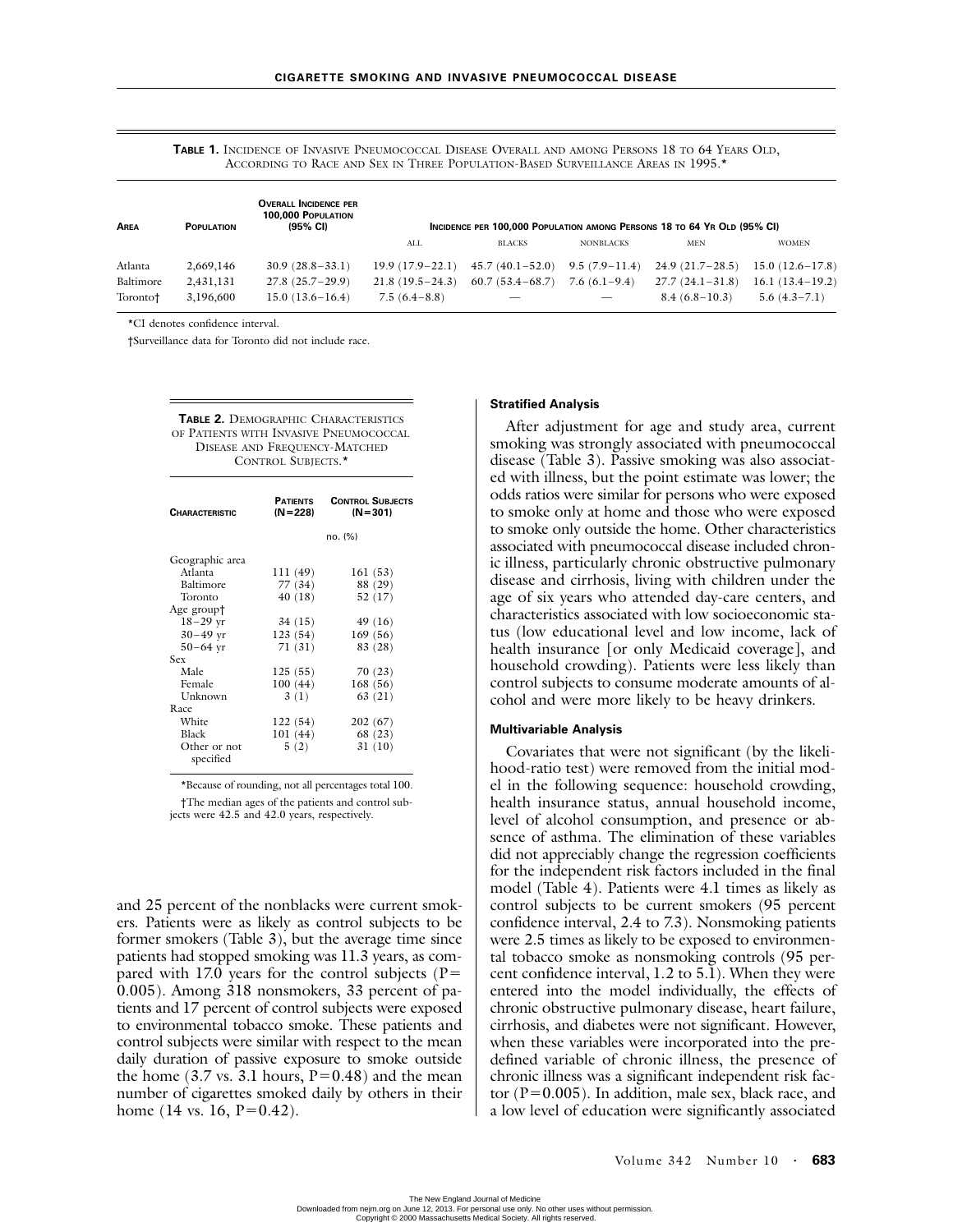#### **TABLE 3.** DEMOGRAPHIC, MEDICAL, AND SOCIOECONOMIC CHARACTERISTICS ASSOCIATED WITH INVASIVE PNEUMOCOCCAL DISEASE IN IMMUNOCOMPETENT ADULTS 18 TO 64 YEARS OLD.\*

| <b>CHARACTERISTIC</b>                                                                                                             | <b>PATIENTS</b><br>$(N=228)$              | <b>CONTROL</b><br><b>SUBJECTS</b><br>$(N=301)$ | <b>ODDS RATIO</b><br>(95% CI)†                            |
|-----------------------------------------------------------------------------------------------------------------------------------|-------------------------------------------|------------------------------------------------|-----------------------------------------------------------|
|                                                                                                                                   | no. (%)                                   |                                                |                                                           |
| Male sex                                                                                                                          | 125(56)                                   | 70 (29)                                        | $3.1(2.1-4.6)$                                            |
| Black race                                                                                                                        | 101(44)                                   | 68 (23)                                        | $3.2(2.1-4.8)$                                            |
| Chronic obstructive pulmonary disease‡                                                                                            | 26(12)                                    | 11(4)                                          | $3.4(1.6 - 7.0)$                                          |
| Heart failure                                                                                                                     | 3(1)                                      | $1 (-1)$                                       | $3.7(0.4 - 36.1)$                                         |
| Cirrhosis                                                                                                                         | 8(4)                                      | $1 (-1)$                                       | $12.2(1.5-101.7)$                                         |
| Diabetes                                                                                                                          | 23(10)                                    | 12(4)                                          | $2.5(1.2-5.1)$                                            |
| Asthma (treated)                                                                                                                  | 32(15)                                    | 18(6)                                          | $2.5(1.4-4.7)$                                            |
| Chronic illness§                                                                                                                  | 53 (23)                                   | 25(8)                                          | $3.3(1.9-5.5)$                                            |
| Indication for receipt of pneumococcal vaccine                                                                                    | 64 (28)                                   | 27 (9)                                         | $4.0(2.4-6.5)$                                            |
| Pneumonia in past 5 yr                                                                                                            | 32(14)                                    | 20(7)                                          | $2.3(1.3-4.3)$                                            |
| Upper respiratory tract infection in past month                                                                                   | 146(64)                                   | 128(43)                                        | $2.4(1.7-3.5)$                                            |
| Level of education<br>Less than high school<br>High-school graduate<br>College graduate                                           | 52(25)<br>121(57)<br>38 (18)              | 23(9)<br>127(48)<br>117(44)                    | $7.3(3.8-13.9)$<br>$3.0(1.9-4.7)$<br>1.0                  |
| Medical insurance status                                                                                                          |                                           |                                                |                                                           |
| No insurance, or Medicaid coverage<br>Private, HMO, or PPO                                                                        | 66 (29)<br>161(71)                        | 45 (15)<br>256 (85)                            | $2.7(1.7-4.2)$<br>1.0                                     |
| Annual household income<br>$<$ \$15,000<br>$$15,000 - $45,000$<br>$\geq$ \$45,000                                                 | 56 (28)<br>99 (49)<br>47 (23)             | 34 (13)<br>102(40)<br>119(47)                  | $3.9(2.2-6.9)$<br>$2.6(1.6-4.0)$<br>1.0                   |
| Household crowding**                                                                                                              | 67 (31)                                   | 47 (16)                                        | $2.4(1.6-3.8)$                                            |
| Smoking status††<br>Current smoker<br>Former smoker<br>Passive exposure to smoke<br>Never smoked and no passive exposure to smoke | 130 (58)<br>23 (10)<br>31 (14)<br>40 (18) | 72 (24)<br>61(21)<br>38 (13)<br>125(42)        | $5.4(3.4-8.5)$<br>$1.2(0.7-2.3)$<br>$2.5(1.4-4.5)$<br>1.0 |
| Alcohol consumption <sup>++</sup><br>Heavy<br>Moderate<br>None                                                                    | 15(7)<br>108(48)<br>103(46)               | 2(1)<br>181 (60)<br>118(39)                    | 7.1 (1.7–30.3)<br>$0.7(0.5-1.0)$<br>1.0                   |
| Status of children in household<br>$<$ 6 yr old, in day care<br>$<$ 6 yr old, not in day care<br>No children $\leq 6$ yr old      | 35(15)<br>29 (13)<br>163(72)              | 24(8)<br>34 (11)<br>240 (81)                   | $2.3(1.3-4.1)$<br>$1.4(0.8-2.4)$<br>1.0                   |

\*Only subjects on whom data were available are included. CI denotes confidence interval, HMO health maintenance organization, and PPO preferred-provider organization. Because of rounding, percentages do not always total 100.

†The Mantel–Haenszel method was used to calculate summary odds ratios for frequency-matched data in stratified analyses (adjusted for age and study area).

‡This category includes chronic bronchitis and emphysema.

§Chronic illness was defined as one or more of the following conditions: chronic obstructive pulmonary disease (including chronic bronchitis and emphysema), heart failure, cirrhosis, and diabetes.

¶The indications for receipt of vaccine are listed in the recommendations of the Advisory Committee on Immunization Practices.1

||The level of education was determined for 211 patients and 267 control subjects who were at least 25 years old.

\*\*Crowding was defined as more than 0.67 person per room (75th percentile of the distribution among controls).

††See the Methods section for definitions of smoking status. Because the number of former smokers with passive exposure to smoke (seven patients and eight control subjects) was too small for consideration as an independent group, these subjects were included in the "passive exposure to smoke" category.

‡‡Heavy drinking was defined as the consumption of at least 25 alcoholic drinks per week in the previous month. Moderate drinking was defined as the consumption of more than 0 and fewer than 25 alcoholic drinks per week in the previous month.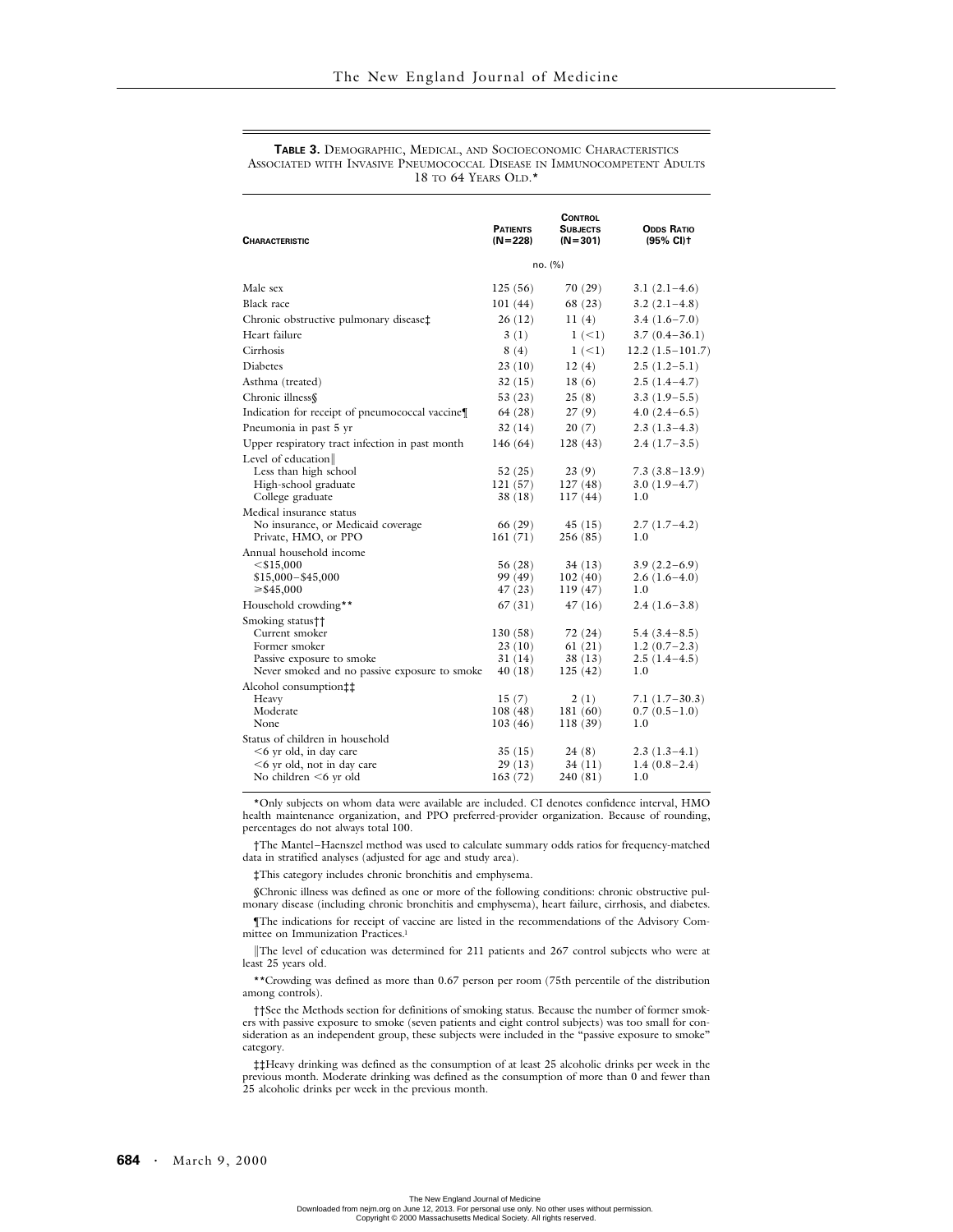**TABLE 4.** INDEPENDENT RISK FACTORS FOR INVASIVE PNEUMOCOCCAL DISEASE AMONG IMMUNOCOMPETENT ADULTS 18 TO 64 YEARS OLD.

| <b><i>VARIABLE</i></b>                                                                                                       | ODDS RATIO (95% CI)*                                          | P VALUE                 |
|------------------------------------------------------------------------------------------------------------------------------|---------------------------------------------------------------|-------------------------|
| Male sex                                                                                                                     | $2.7(1.7-4.3)$                                                | < 0.001                 |
| Black race                                                                                                                   | $3.4(2.0-5.6)$                                                | < 0.001                 |
| Chronic illness†                                                                                                             | $2.6(1.4-5.1)$                                                | 0.005                   |
| Smoking status<br>Current smoker<br>Former smoker<br>Passive exposure to smoke<br>Never smoked and no passive                | 4.1 $(2.4 - 7.3)$<br>1.1 $(0.5-2.2)$<br>$2.5(1.2-5.1)$<br>1.0 | < 0.001<br>0.91<br>0.01 |
| exposure to smoke<br>Level of education<br>Less than high school<br>High-school graduate<br>College graduate                 | $2.8(1.3-5.9)$<br>$2.0(1.2-3.4)$<br>1.0                       | 0.007<br>0.006          |
| Status of children in household<br>$<$ 6 yr old, in day care<br>$<$ 6 yr old, not in day care<br>No children $\leq 6$ yr old | $3.0(1.5-6.2)$<br>$1.0(0.5-2.0)$<br>1.0                       | 0.003<br>0.99           |

\*Odds ratios and 95 percent confidence intervals were calculated in an unconditional logistic-regression analysis and were adjusted for age, study site, and all other variables in the table. The Hosmer and Lemeshow goodness-of-fit statistic was used for the model, 8.30, 8 df; P=0.41.

†Chronic illness was defined as one or more of the following conditions: chronic obstructive pulmonary disease (including chronic bronchitis and emphysema), heart failure, cirrhosis, and diabetes.

with pneumococcal disease. Patients were 3.0 times as likely as control subjects to live in a household with children under the age of six years who were in day care (95 percent confidence interval, 1.5 to 6.2). This association was strongest among patients who were 18 to 49 years of age. The population attributable risks for independent risk factors in the multivariable model were 51 percent for cigarette smoking, 17 percent for passive smoking (among nonsmokers), 14 percent for chronic illness, 57 percent for chronic illness and smoking combined, and 11 percent for living with young children who were in day care.

## **Dose–Response Relations**

Among current smokers, the adjusted odds ratios for invasive pneumococcal disease increased steadily from 2.3 to 5.5 with increases in the number of cigarettes smoked daily, suggesting a dose–response relation (Table 5). As compared with not smoking, an increased risk of invasive pneumococcal disease was observed for smoking cigarettes, and the risk increased linearly with increases in the number of cigarettes smoked (P<0.001). Among current and former smokers, the multivariate adjusted odds ratios increased from 1.5 to 3.2 with increasing number of pack-years of smoking  $(P=0.002)$ , a finding also consistent with a dose–response relation. Although former smokers were not at increased risk overall, an association was observed with the length of time since quitting  $(P=$ 0.001). The risk of pneumococcal disease decreased by 14 percent per year after the subjects quit smoking, returning to the level of those who had never smoked after approximately 13 years. Among nonsmokers, the risk increased with an increasing duration of passive exposure to smoke.

## **DISCUSSION**

Our results indicate that cigarette smoking is the strongest independent risk factor for invasive pneumococcal disease among immunocompetent, nonelderly adults and that 51 percent of the disease burden in this population group can be attributed statistically by this modifiable risk factor. We found that the current number of cigarettes smoked per day, the number of pack-years of smoking, and the time since quitting showed clear dose–response relations with the risk of pneumococcal disease. Increased risk was also independently associated with exposure to environmental tobacco smoke, chronic illness, a low level of education, black race, male sex, and living with young children who were in day care.

Differences in the distribution of factors associated with both smoking and pneumococcal disease, such as chronic illness (particularly chronic lung disease), alcohol consumption, and low socioeconomic status, could confound the association with smoking. However, adjustment for multiple demographic, medical, and socioeconomic characteristics did not appreciably change the crude estimates, suggesting that confounding by these factors was relatively minor.

In most areas of the United States, more than 90 percent of adults live in households with telephones, and control subjects selected by random-digit dialing have been shown to be representative of the general population in most respects.18 However, this method necessarily excludes people without telephones, such as the homeless. Although random-digit dialing may have resulted in overrepresentation of women, the selection of controls was unlikely to depend on exposure status, and the missing information on the sex of the control subjects was probably nondifferential. The effects of sex and race were controlled for in multivariable analysis. Among selected control subjects, the proportions of blacks, current smokers, former smokers, and persons who had never smoked (with stratification according to sex and race) were similar to those among adults in the general population of the surveillance  $\arccos$ ,<sup>13</sup> suggesting that the sample was representative. In addition, the estimates of the effects of smoking were consistently similar in different demographic groups (data not shown). The prevalence of moderate alcohol consumption and of abstinence among the controls was also similar to that in the general-population estimates,13 but underreporting and misclassification are possible, particularly among heavy drinkers. Heavy use of alcohol has been associated with pneumococcal infections in other studies.3,10 Because of the small number of persons who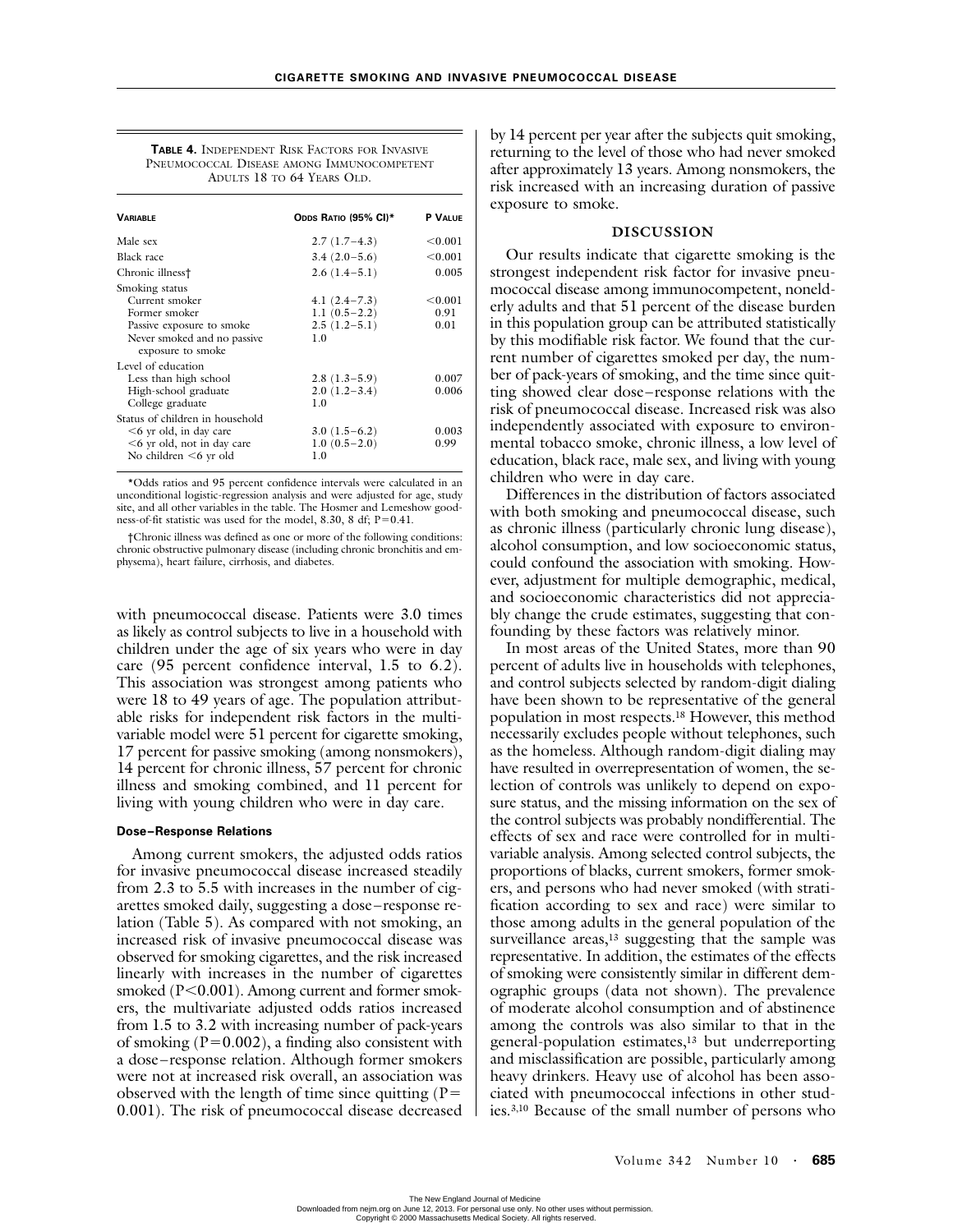#### **TABLE 5.** RELATION OF THE INTENSITY OF CIGARETTE SMOKING, CUMULATIVE EXPOSURE, REVERSIBLE EXPOSURE, AND PASSIVE SMOKING TO THE RISK OF INVASIVE PNEUMOCOCCAL DISEASE.<sup>\*</sup>

| <b>GROUP AND VARIABLE</b>                                                                                                                                                                                                                                                    |                                                                               | <b>CONTROL</b><br><b>PATIENTS SUBJECTS</b>                                  | <b>ODDS RATIO</b><br><b>ADJUSTED FOR</b><br><b>AGE AND STUDY</b><br><b>AREA (95% CI)t</b>                                                     | <b>ODDS RATIO</b><br><b>ADJUSTED FOR</b><br><b>MULTIPLE VARIABLES</b><br>(95% CI) ‡                                     | P VALUE                                        |
|------------------------------------------------------------------------------------------------------------------------------------------------------------------------------------------------------------------------------------------------------------------------------|-------------------------------------------------------------------------------|-----------------------------------------------------------------------------|-----------------------------------------------------------------------------------------------------------------------------------------------|-------------------------------------------------------------------------------------------------------------------------|------------------------------------------------|
|                                                                                                                                                                                                                                                                              |                                                                               | no. (%)                                                                     |                                                                                                                                               |                                                                                                                         |                                                |
| Current smokers                                                                                                                                                                                                                                                              |                                                                               |                                                                             |                                                                                                                                               |                                                                                                                         |                                                |
| No. of cigarettes smoked§<br>Reference category (0/day)<br>$1-14/day$<br>$15 - 24 / day$<br>$\geq 25$ /day<br>P for trend                                                                                                                                                    | 92(42)<br>48 (22)<br>41 (19)<br>37(17)                                        | 224(76)<br>39(13)<br>19(6)<br>13(4)                                         | 1.0<br>$2.8(1.7-4.6)$<br>$5.3(2.9-9.7)$<br>$7.3(3.7-14.5)$<br>< 0.001                                                                         | 1.0<br>$2.3(1.3-4.3)$<br>$3.7(1.8-7.8)$<br>$5.5(2.5-12.9)$                                                              | 0.006<br>< 0.001<br>< 0.001                    |
| Current and former smokers                                                                                                                                                                                                                                                   |                                                                               |                                                                             |                                                                                                                                               |                                                                                                                         |                                                |
| Pack-years of smoking¶<br>Reference category (0 pk-yr)<br>$1-14$ pk-yr<br>$15 - 29$ pk-yr<br>$\geq 30$ pk-yr<br>P for trend<br>Former smokers<br>Years since quitting smoking<br>Reference category (never<br>smoked)<br>$<$ 5 vr<br>$5-9$ yr<br>$\geq 10$ yr<br>P for trend | 64 (30)<br>70 (33)<br>29(14)<br>50(23)<br>64 (62)<br>20(19)<br>9(9)<br>10(10) | 155(53)<br>85 (29)<br>26(9)<br>24(8)<br>155(76)<br>11(5)<br>11(5)<br>28(14) | 1.0<br>$1.9(1.2-3.0)$<br>$2.8(1.5-5.4)$<br>$5.2(2.8-9.6)$<br>< 0.001<br>1.0<br>$4.7(2.1-10.4)$<br>$2.3(0.9-6.1)$<br>$1.0(0.4-2.2)$<br>< 0.001 | 1.0<br>$1.5(0.9-2.5)$<br>$3.0(1.4-6.6)$<br>$3.2(1.6-6.9)$<br>1.0<br>$3.5(1.3-9.8)$<br>$3.7(1.1-13.2)$<br>$0.6(0.2-1.3)$ | 0.10<br>0.006<br>0.002<br>0.02<br>0.04<br>0.18 |
| <b>Nonsmokers</b>                                                                                                                                                                                                                                                            |                                                                               |                                                                             |                                                                                                                                               |                                                                                                                         |                                                |
| Level of exposure to environ-<br>mental tobacco smoke<br>Reference category (no<br>exposure)                                                                                                                                                                                 | 40(59)                                                                        | 125(80)                                                                     | 1.0                                                                                                                                           | 1.0                                                                                                                     |                                                |
| $1-4$ hr/day<br>$>4$ hr/day<br>P for trend                                                                                                                                                                                                                                   | 16(24)<br>12(18)                                                              | 25(16)<br>7(4)                                                              | $2.0(1.0-4.1)$<br>$4.9(1.8-15.0)$<br>< 0.001                                                                                                  | $2.4(0.9-6.3)$<br>$3.9(1.0-16.1)$                                                                                       | 0.08<br>0.05                                   |

\*Only subjects on whom data were available are included. CI denotes confidence interval. Because of rounding, percentages do not always total 100.

†The Mantel–Haenszel method was used to calculate summary odds ratios for frequency-matched data in stratified analyses (adjusted for age and study area).

‡Odds ratios and 95 percent confidence intervals were calculated by unconditional logistic-regression analysis and were adjusted for the following variables: age, study site, sex, race, presence or absence of chronic illness, level of education, and status of children under six years of age in the household.

§Information concerning the number of cigarettes smoked per day was available for 126 patients and 71 control subjects who were current smokers.

¶For current and former smokers, the number of pack-years of smoking was calculated as the number of packs (20 cigarettes per pack) per day multiplied by the years of smoking. Information concerning pack-years of smoking was available for 149 patients and 135 control subjects who were current or former smokers.

The risk of pneumococcal disease in former smokers equaled that of those who had never smoked approximately 13 years after they quit smoking, calculated from the following regression equation: Ln OR= $1.7962 + \text{years } (-0.1368)$ .

reported heavy drinking, our study did not have the statistical power to assess the relation between smoking and heavy consumption of alcohol.

The rates of disease in our study and in other studies2,4,10 were higher among men and blacks. Male sex and black race remained independent risk factors even after adjustment for possible confounders. The reasons for geographic variation in the reported incidence of pneumococcal disease are unclear. Because the surveillance methods in each study area were standardized and had a high sensitivity, $11$  the differences in rates between the U.S. sites and the Canadian site may reflect differences in clinical practice (such as the frequency of obtaining blood for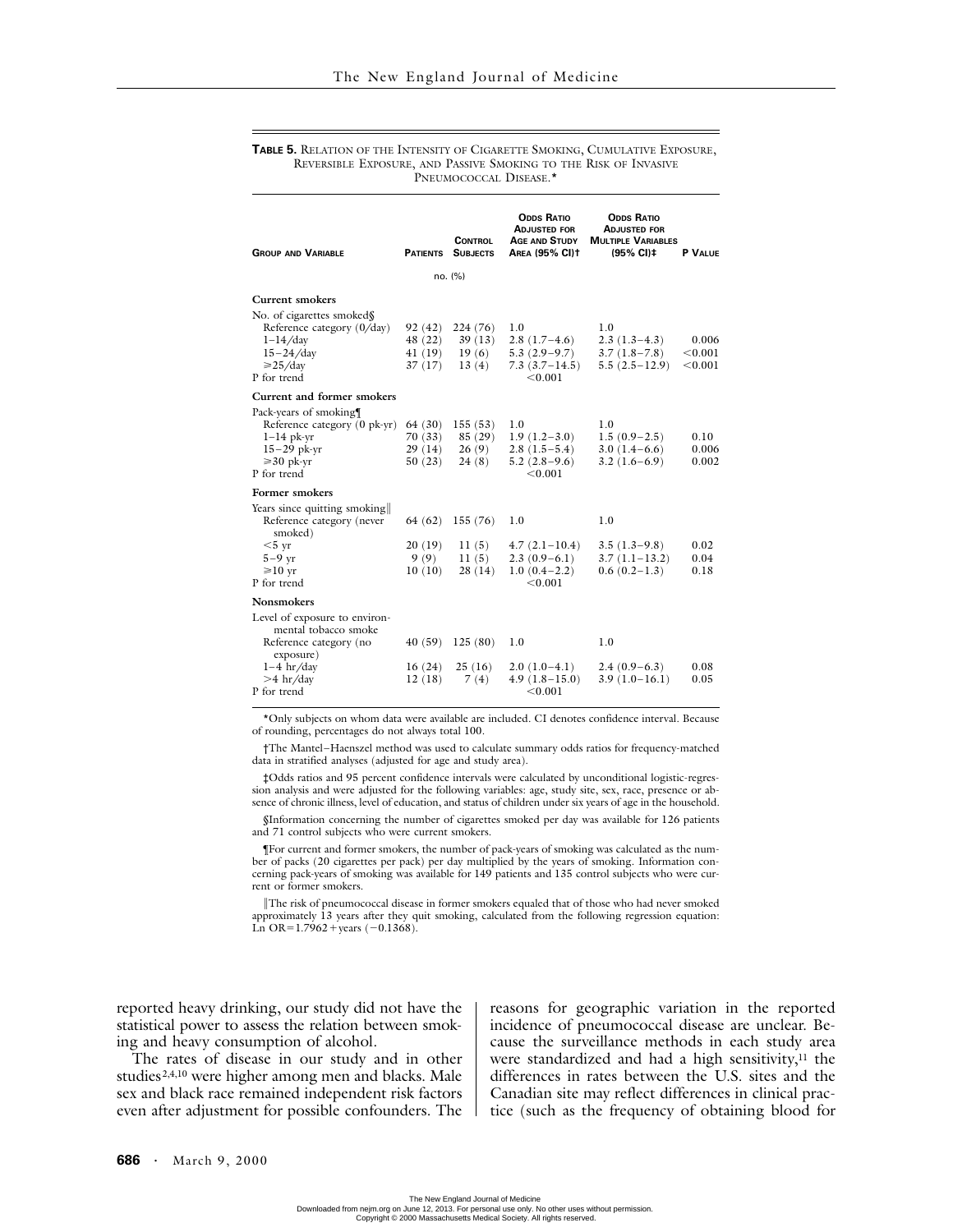cultures from patients with pneumonia) or the racial or ethnic composition of the populations.

Exposure to environmental tobacco smoke is widespread in both the home and the workplace.<sup>19</sup> Among children, parental smoking has been linked with certain respiratory illnesses.5,20-22 Among adults, passive smoking has also been implicated as a risk factor for meningococcal disease, but the association with pneumococcal disease has not been reported.23,24

The specific biologic mechanisms by which exposure to tobacco smoke increases the risk of pneumococcal disease are poorly understood. Cigarette smoke impairs mucociliary clearance, enhances bacterial adherence, and disrupts the respiratory epithelium.<sup>25-28</sup> In some studies, smokers had serum immunoglobulin levels that were 10 to 20 percent lower than those of nonsmokers.29,30 However, smokers also had increased levels of pneumococcal antibodies, possibly as a consequence of frequent respiratory tract infections or higher rates of carriage.<sup>31</sup>

Higher rates of nasopharyngeal colonization with meningococcus have been observed among active and passive smokers than among nonsmokers.32,33 Exposure to pneumococcus is common, and in some studies, smokers had higher rates of pneumococcal carriage than nonsmokers.34,35 Smokers may be more susceptible than nonsmokers to viral infections of the respiratory tract, such as influenza, 36,37 and a recent history of an upper respiratory tract illness or a coexisting illness may increase the risk of invasive pneumococcal disease.38,39

Young children who attend day-care centers are at increased risk for invasive pneumococcal disease.<sup>40,41</sup> We found an increased risk of disease among adults who lived with children who attended day-care centers, and the risk is probably associated with increased exposure to colonizing bacteria. The carriage rates of *S. pneumoniae* are highest among young children and are higher among adults with preschool children than among adults without preschool children.42 In some studies, children attending day-care centers had higher rates of carriage than those who were not in day care.43,44

The rates of pneumococcal disease are higher in low-income census tracts than in those with high incomes.2,10,45,46 After adjustment for other covariates in the multivariable model, a low household income was not significantly associated with the risk of illness, but a low level of education was a strong independent risk factor. The prevalence of smoking varies inversely with the level of education,  $47-49$  which is the most commonly used measure of socioeconomic status.50 The level of education is more consistently associated with illness and risk factors (such as cigarette smoking) than is income or occupation.<sup>51</sup>

Smoking is the most common cause of chronic obstructive pulmonary disease, and the rate of pneumococcal disease is high among patients with chronic obstructive pulmonary disease,10,52 probably because of defective clearance mechanisms. Although chronic lung disease is an important confounder, the numbers of study subjects with chronic obstructive pulmonary disease or other specific chronic medical conditions were too small for an independent analysis in the multivariable model. In our study, only 13 percent of current smokers had chronic lung disease. The presence of any chronic illness for which pneumococcal vaccine is recommended was an independent risk factor for invasive pneumococcal disease, but the population attributable risk was relatively low because of the low prevalence in the age group studied.

Fewer than one third of the patients had a condition for which pneumococcal vaccine is recommended.<sup>1</sup> Although our study was not specifically designed to ascertain vaccination status or evaluate the efficacy of vaccination,53 the self-reported prevalence of pneumococcal vaccination was similar to that in national surveys in this age group (CDC: unpublished data). Because the vaccine is effective against bacteremia among immunocompetent adults, 53,54 persons with underlying chronic illnesses should be vaccinated.1 Our results support the evaluation of persons 50 years of age for indications for pneumococcal vaccine,1,55 because of the high prevalence of risk factors in this group. Although the risk of pneumococcal disease decreased with time since quitting smoking, former smokers appear to be at increased risk for at least 10 years after they quit. Therefore, it may be reasonable to incorporate the pneumococcal vaccine into smokingcessation programs as well as to consider vaccinating those who continue to smoke.

Our study documents yet another example of an adverse health effect linked to active and passive smoking. In 1995, 47 million adult Americans, about one fourth of the U.S. adult population, smoked cigarettes.49 Because of the high prevalence of smoking and the high population attributable risk for smoking, the implications of our results for prevention are important. Reducing the prevalence of cigarette smoking to 15 percent<sup>56</sup> could reduce the incidence of invasive pneumococcal disease among nonelderly adults by approximately 18 percent, preventing approximately 4000 cases in the United States annually (CDC: unpublished data). Studies should be conducted to determine how the incidence of pneumococcal disease is affected by programs to prevent people from starting smoking and to encourage smoking cessation,<sup>57</sup> as well as by regulatory approaches intended to reduce both smoking and exposure to environmental smoke.19 Our findings may also be of interest to advisory bodies that are responsible for formulating recommendations for pneumococcal vaccination.

Supported in part by the National Vaccine Program Office and the National Center for Infectious Diseases Emerging Infections Program, Centers for Disease Control and Prevention, Atlanta.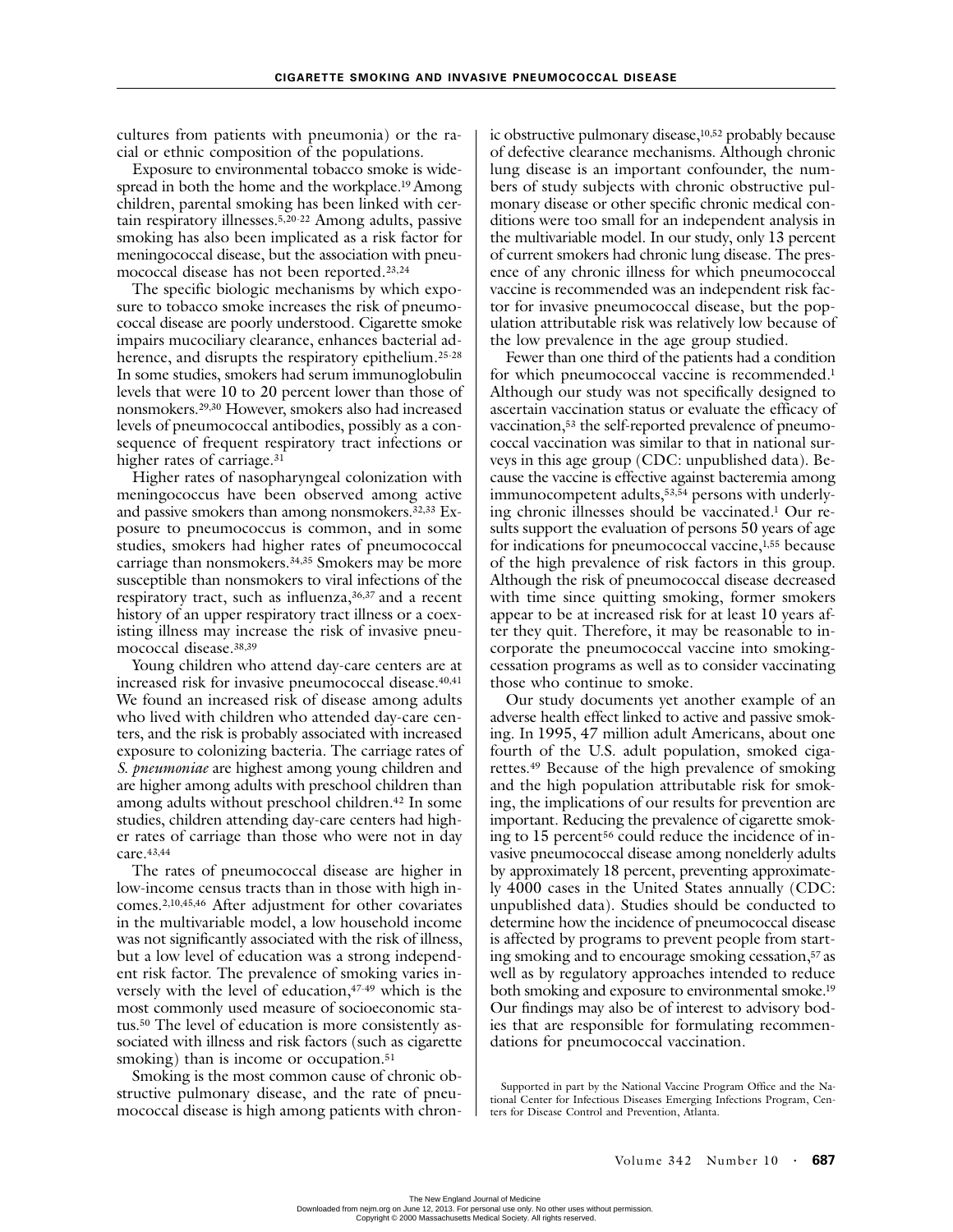*We are indebted to Marc Fischer, Ramon Guevara, Malinda Kennedy, Orin Levine, and Carolyn Wright of the Centers for Disease Control and Prevention in Atlanta for their assistance in the investigation and to the staffs of the hospitals and laboratories and the infection-control practitioners in the surveillance areas for their assistance in identifying cases.*

## **APPENDIX**

The members of the Active Bacterial Core Surveillance Team are as fol-<br>ws: Atlanta Veterans Affairs Medical Center, Atlanta — W.S. Baughman lows: Atlanta Veterans Affairs Medical Center, Atlanta and L. Rhodes; Johns Hopkins University School of Hygiene and Public Health, Baltimore — L. Billmann; Maryland Department of Health and Mental Hygiene, Baltimore — D.M. Dwyer; Princess Margaret Hospital, Toronto — E. Goldenberg; Centers for Disease Control and Prevention, Atlanta — A. Kraus, B. Plikaytis, K. Robinson, and A. Schuchat.

#### **REFERENCES**

**1.** Prevention of pneumococcal disease: recommendations of the Advisory Committee on Immunization Practices (ACIP). MMWR Morb Mortal Wkly Rep 1997;46(RR-8):1-24.

**2.** Breiman RF, Spika JS, Navarro VJ, Darden PM, Darby CP. Pneumococcal bacteremia in Charleston County, South Carolina: a decade later. Arch Intern Med 1990;150:1401-5.

**3.** Burman LA, Norrby R, Trollfors B. Invasive pneumococcal infections: incidence, predisposing factors, and prognosis. Rev Infect Dis 1985;7:133-42.

**4.** Plouffe JF, Breiman RF, Facklam RR. Bacteremia with *Streptococcus pneumoniae:* implications for therapy and prevention. JAMA 1996;275:  $194 - 8$ 

**5.** Hirschtick RE, Glassroth J, Jordan MC, et al. Bacterial pneumonia in persons infected with the human immunodeficiency virus.  $\mathbf{\hat{N}}$  Engl J Med 1995;333:845-51.

**6.** Fischer M, Hedberg K, Cardosi P, et al. Tobacco smoke as a risk factor for meningococcal disease. Pediatr Infect Dis J 1997;16:979-83.

**7.** Imrey PB, Jackson LA, Ludwinski PH, et al. An outbreak of serogroup C meningococcal disease associated with campus bar patronage. Am J Epidemiol 1996;143:624-30.

**8.** Stanwell-Smith RE, Stuart JM, Hughes AO, Robinson P, Griffin MB, Cartwright K. Smoking, the environment and meningococcal disease: a case control study. Epidemiol Infect 1994;112:315-28.

**9.** Straus WL, Plouffe JF, File TM Jr, et al. Risk factors for domestic acquisition of legionnaires' disease. Arch Intern Med 1996;156:1685-92.

**10.** Pastor P, Medley F, Murphy TV. Invasive pneumococcal disease in Dallas County, Texas: results from population-based surveillance in 1995. Clin Infect Dis 1998;26:590-5.

**11.** Schuchat A, Robinson K, Wenger JD, et al. Bacterial meningitis in the United States in 1995. N Engl J Med 1997;337:970-6.

**12.** Hartge P, Brinton LA, Rosenthal JF, Cahill JI, Hoover RN, Waksberg J. Random digit dialing in selecting a population-based control group. Am J Epidemiol 1984;120:825-33.

**13.** State- and sex-specific prevalence of selected characteristics — Behavioral Risk Factor Surveillance System, 1994 and 1995. MMWR CDC Surveill Summ 1997;46(SS-3):1-29.

**14.** Schlesselman JJ. Case-control studies: design, conduct, analysis. New York: Oxford University Press, 1982:181-200.

**15.** Kleinbaum DG, Kupper LL, Morgenstern H. Epidemiologic research: principles and quantitative methods. Belmont, Calif.: Lifetime Learning, 1982:320-76.

**16.** Bruzzi P, Green SB, Byar DP, Brinton LA, Schairer C. Estimating the population attributable risk for multiple risk factors using case-control data. Am J Epidemiol 1985;122:904-14.

**17.** Gwinn ML, Lee NC, Rhodes PH, Layde PM, Rubin GL. Pregnancy, breast feeding, and oral contraceptives and the risk of epithelial ovarian cancer. J Clin Epidemiol 1990;43:559-68.

**18.** Olson SH, Kelsey JL, Pearson TA, Levin B. Evaluation of random digit dialing as a method of control selection in case-control studies. Am J Epidemiol 1992;135:210-22.

**19.** Pirkle JL, Flegal KM, Bernert JT, Brody DJ, Etzel RA, Maurer KR. Exposure of the US population to environmental tobacco smoke — the Third National Health and Nutrition Examination Survey, 1988 to 1991. JAMA 1996;275:1233-40.

**20.** Margolis PA, Keyes LL, Greenberg RA, Bauman KE, LaVange LM. Urinary cotinine and parent history (questionnaire) as indicators of passive smoking and predictors of lower respiratory illness in infants. Pediatr Pulmonol 1997;23:417-23.

**21.** Nafstad P, Jaakkola JJ, Hagen JA, Botten G, Kongerud J. Breastfeeding, maternal smoking and lower respiratory tract infections. Eur Respir J 1996; 9:2623-9.

**22.** O'Dempsey TJD, McArdle TF, Morris J, et al. A study of risk factors for pneumococcal disease among children in a rural area of West Africa. Int J Epidemiol 1996;25:885-93.

**23.** Stuart JM, Cartwright KAV, Dawson JA, Rickard J, Noah ND. Risk factors for meningococcal disease: a case control study in southwest England. Community Med 1988;10:139-46.

**24.** Tappero JW, Reporter R, Wenger JD, et al. Meningococcal disease in Los Angeles County, California, and among men in the county jails. N Engl J Med 1996;335:833-40.

**25.** Fainstein V, Musher D. Bacterial adherence to pharyngeal cells in smokers, nonsmokers, and chronic bronchitics. Infect Immun 1979;26: 178-82.

**26.** Dye JA, Adler KB. Effects of cigarette smoke on epithelial cells of the respiratory tract. Thorax 1994;49:825-34.

**27.** Green GM, Carolin D. The depressant effect of cigarette smoke on the in vitro antibacterial activity of alveolar macrophages. N Engl J Med 1967; 276:421-7.

**28.** Raman AS, Swinburne AJ, Fedullo AJ. Pneumococcal adherence to the buccal epithelial cells of cigarette smokers. Chest 1983;83:23-7.

**29.** Holt PG. Immune and inflammatory function in cigarette smokers. Thorax 1987;42:241-9.

**30.** Mili F, Flanders WD, Boring JR, Annest JL, Destefano F. The associations of race, cigarette smoking, and smoking cessation to measures of the immune system in middle-aged men. Clin Immunol Immunopathol 1991; 59:187-200.

**31.** Sankilampi U, Isoaho R, Bloigu A, Kivela S-L, Leinonen M. Effect of age, sex and smoking habits on pneumococcal antibodies in an elderly population. Int J Epidemiol 1997;26:420-7.

**32.** Stuart JM, Cartwright KAV, Robinson PM, Noah ND. Effect of smoking on meningococcal carriage. Lancet 1989;2:723-5.

**33.** Thomas JC, Bendana NS, Waterman SH, et al. Risk factors for carriage of meningococcus in the Los Angeles County men's jail system. Am J Epidemiol 1991;133:286-95.

**34.** Janoff EN, O'Brien J, Thompson P, et al. *Streptococcus pneumoniae* colonization, bacteremia, and immune response among persons with human immunodeficiency virus infection. J Infect Dis 1993;167:49-56.

**35.** Rodriguez-Barradas MC, Tharapel RA, Groover JE, et al. Colonization by *Streptococcus pneumoniae* among human immunodeficiency virus-infected adults: prevalence of antibiotic resistance, impact of immunization, and characterization by polymerase chain reaction with BOX primers of isolates from persistent *S. pneumoniae* carriers. J Infect Dis 1997;175:590-7.

**36.** Finklea JF, Sandifer SH, Smith DD. Cigarette smoking and epidemic influenza. Am J Epidemiol 1969;90:390-9.

**37.** Kark JD, Lebiush M, Rannon L. Cigarette smoking as a risk factor for epidemic A(H<sub>1</sub>N<sub>1</sub>) influenza in young men. N Engl J Med 1982;307:1042-6. **38.** Musher DM, Groover JE, Reichler MR, et al. Emergence of antibody to capsular polysaccharides of *Streptococcus pneumoniae* during outbreaks of pneumonia: association with nasopharyngeal colonization. Clin Infect Dis 1997;24:441-6.

**39.** Kim PE, Musher DM, Glezen WP, Rodriguez-Barradas MC, Nahm WK, Wright CE. Association of invasive pneumococcal disease with season, atmospheric conditions, air pollution, and the isolation of respiratory viruses. Clin Infect Dis 1996;22:100-6.

**40.** Takala AK, Jero J, Kela E, Ronnberg P-R, Koskenniemi E, Eskola J. Risk factors for primary invasive pneumococcal disease among children in Finland. JAMA 1995;273:859-64.

**41.** Levine OS, Farley M, Harrison LH, Lefkowitz L, McGeer A,

Schwartz B. Risk factors for invasive pneumococcal disease in children: a population-based case-control study in North America. Pediatrics 1999;103:656. abstract. (See http://www.pediatrics.org/cgi/content/full/103/3/e28.)

**42.** Hendley JO, Sande MA, Stewart PM, Gwaltney JM Jr. Spread of *Streptococcus pneumoniae* in families. I. Carriage rates and distribution of types. J Infect Dis 1975;132:55-61.

**43.** Henderson FW, Gilligan PH, Wait K, Goff DA. Nasopharyngeal carriage of antibiotic-resistant pneumococci by children in group day care. J Infect Dis 1988;157:256-63.

**44.** Dagan R, Melamed R, Muallem M, Piglansky L, Yagupsky P. Nasopharyngeal colonization in southern Israel with antibiotic-resistant pneumococci during the first 2 years of life: relation to serotypes likely to be in-

cluded in pneumococcal conjugate vaccines. J Infect Dis 1996;174:1352-5. **45.** Chen FM, Breiman RF, Farley M, Plikaytis B, Deaver K, Cetron MS. Geocoding and linking data from population-based surveillance and the US Census to evaluate the impact of median household income on the epidemiology of invasive *Streptococcus pneumoniae* infections. Am J Epidemiol 1998;148:1212-8.

**46.** Nuorti JP, Butler JC, Gelling L, Kool JL, Reingold AL, Vugia DJ. Epidemiologic relation between HIV and invasive pneumococcal disease in San Francisco County, California. Ann Intern Med 2000;132:182-90. **47.** Zhu B, Giovino GA, Mowery PD, Eriksen MP. The relationship be-

The New England Journal of Medicine Downloaded from nejm.org on June 12, 2013. For personal use only. No other uses without permission. Copyright © 2000 Massachusetts Medical Society. All rights reserved.